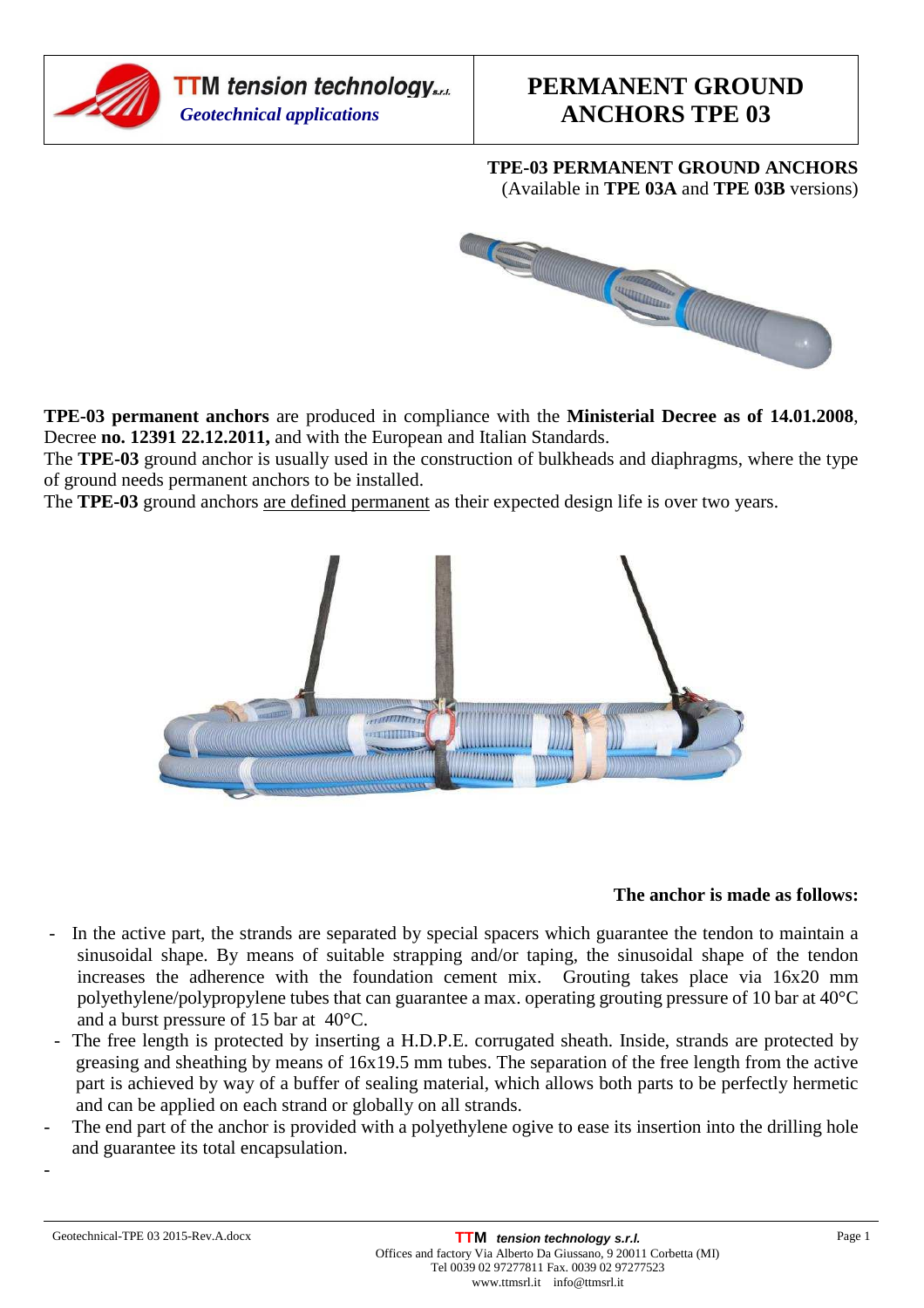# **TPE-03A GROUND ANCHOR DIAGRAM**  (Installed with **TTR-E** type anchor)

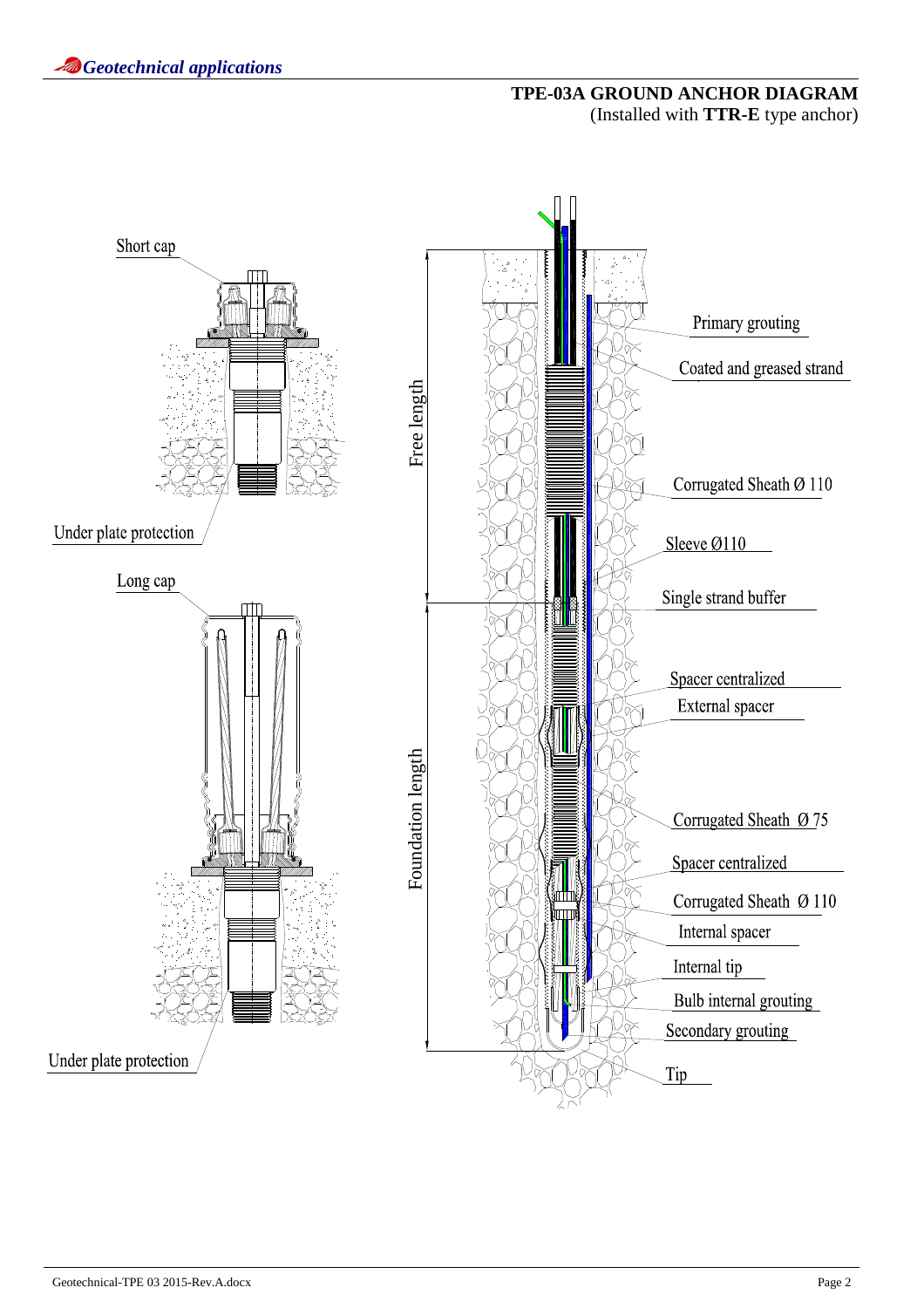# **TPE-03A GROUND ANCHOR DIAGRAM**  (Installed with **TTM** and **TTM-F** type anchor)

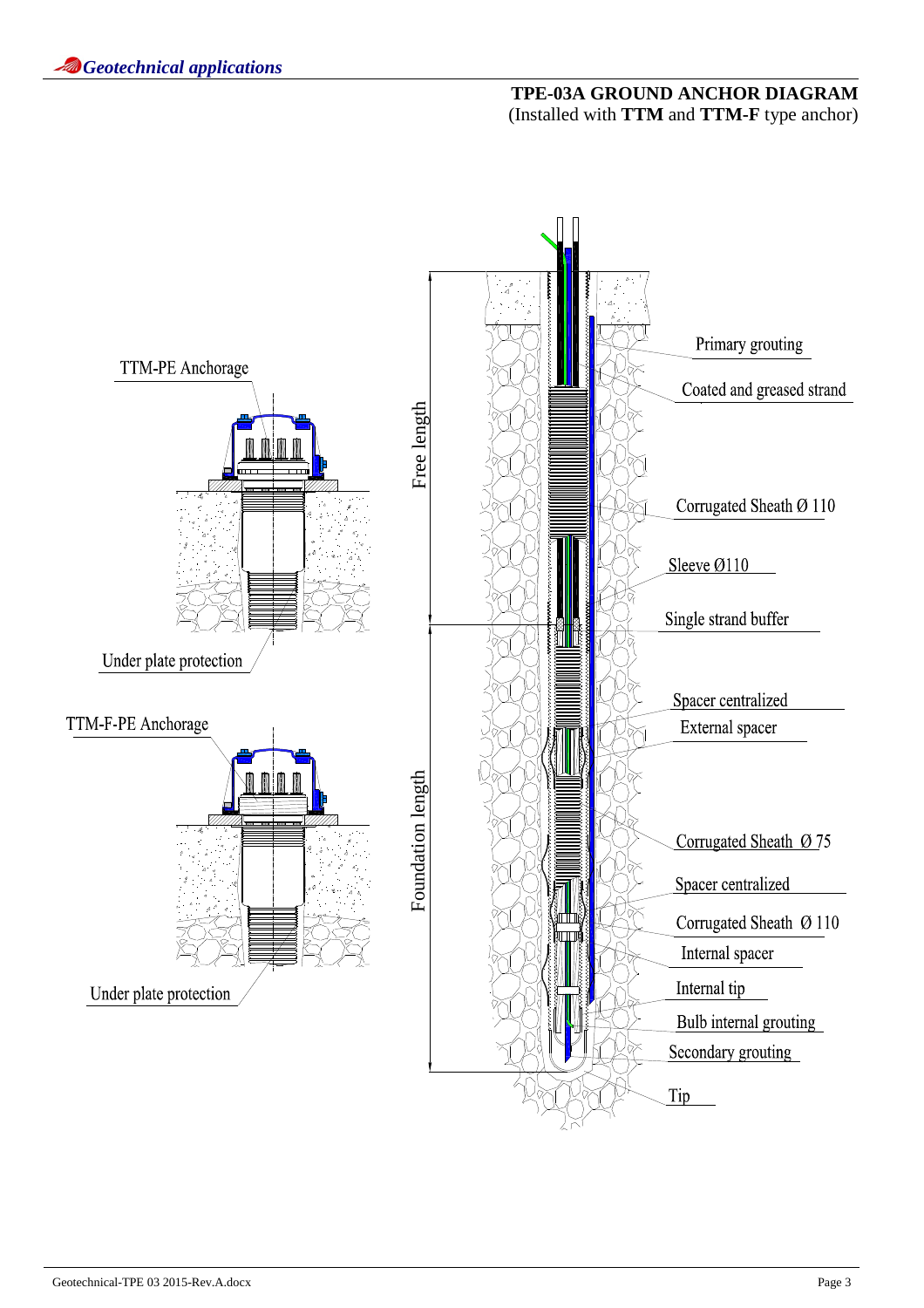# **TPE-03B GROUND ANCHOR DIAGRAM**  (Installed with **TTR-E** type anchor)